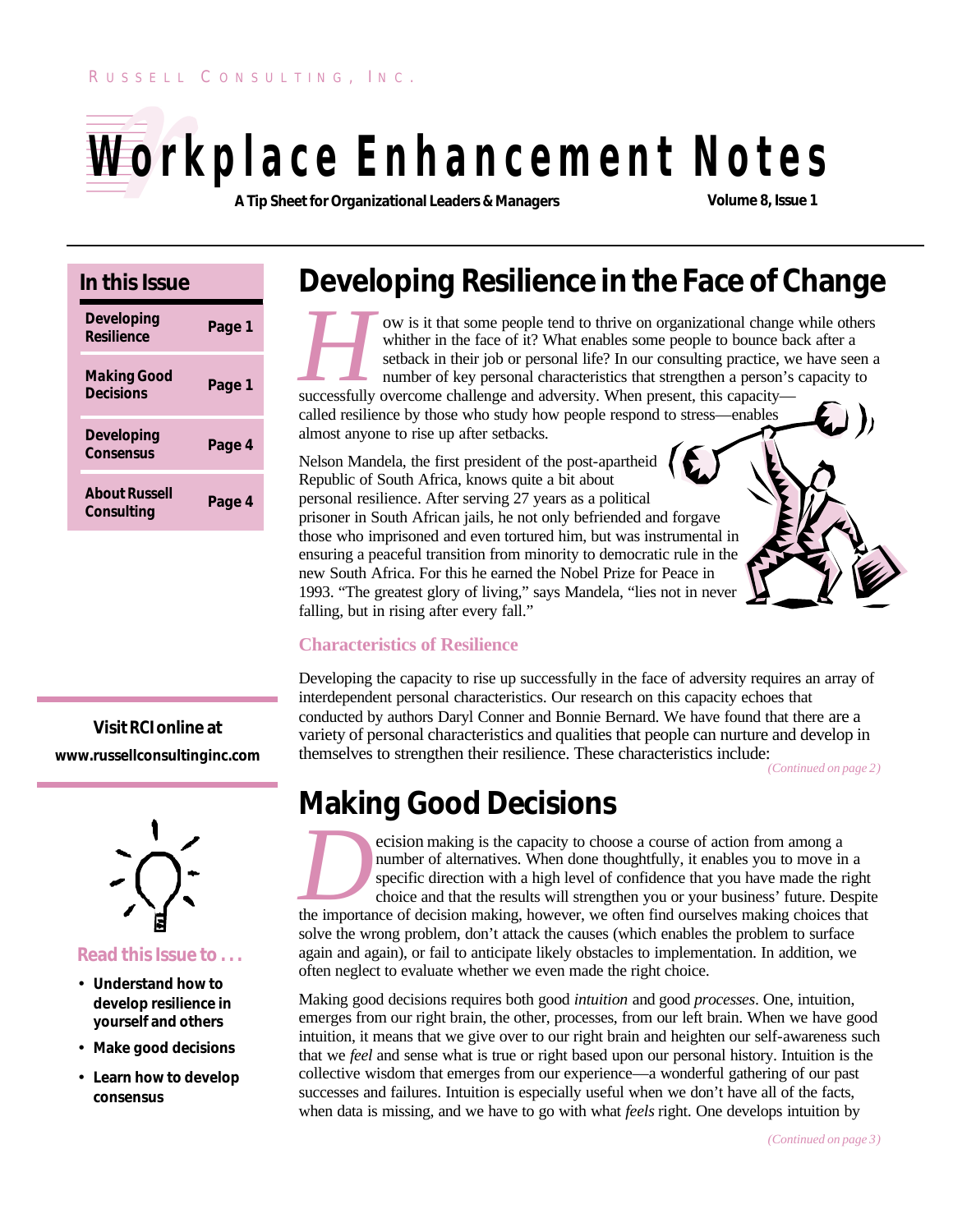You become more resilient in the face of adversity by being clear about who you are and what you want to create in your life.

#### *Call Russell*

*Consulting today to learn more about how we can help you enhance your own resilience—and the resilience of your organization*

### **Developing Resilience, contd.**

- **Having a clear sense of identity and direction** having a clear sense of who you are and what you want to create and achieve in your life. Clarity of your identity and personal vision helps give meaning and focus to your life.
- **Being optimistic and positive** acknowledging the realities of a challenging and complex world, viewing challenges as opportunities, and believing in yourself and your capacities to meet any challenge. This includes having the personal conviction "I have what it takes to get the job done."
- **Being proactive** focusing on what you need to do to achieve your goals vs. what others are or are not doing to you. People who are proactive have an *internal* locus of control they believe that they determine their destiny vs. a destiny defined by others. Proactive people can appropriately separate themselves from negative messages and conditions, learning from them while not being overwhelmed by them.
- **Being organized** developing personal systems and structures to give your life some measure of stability and continuity, especially during times of personal or professional change and disruption.
- **Being able to solve problems** demonstrating the capacity to effectively think through and resolve personal and professional problems using the skills of planning, collaboration with others, and critical and creative thinking.
- **Being socially competent** demonstrating responsiveness, empathy, and caring for others. This quality also involves demonstrating effective communication skills and displaying a sense of humor—an ability to laugh at yourself.



- **Being flexible** making room in your life for alternative ideas and methods; listening to the perspectives of others; adjusting your personal vision with the realities of life that are often difficult and challenging.
- Getting connected establishing a personal and professional network of relationships and partnerships that give you support, ideas, and honest feedback. Resilient people share ideas, solutions, problems, and frustrations; they focus on discovering areas of common ground and answers to common problems.

#### **How Can You Develop Resilience in Yourself & Others?**

Developing your resilience requires you to be critically reflective about your internal competencies and characteristics and then to work hard to develop your resilient capacities. For the past ten years, Russell Consulting has been helping individuals and organizations enhance their resilient capacities. Through personal and organizational assessments—such as the DiSC behavioral profile, leadership assessments, and quality of worklife employee surveys—we enable people and organizations to gain critical insights into the actions that they need to take to enable them to "rise up after every fall."

Call us today to discuss our ideas and approaches for enhancing your own resilience, the resilience of your staff, or of your entire organization.

*RCI is now online***!** Want to learn more about how *RCI* can help your organization achieve great success? Visit Russell Consulting online today. At our new Website, you can read about our recent projects, our research interests, view past issues of *Workplace Enhancement Notes*, and learn more about how *RCI* can guide your organization towards its quality and financial goals. Direct your Web browser to:

**www.russellconsultinginc.com**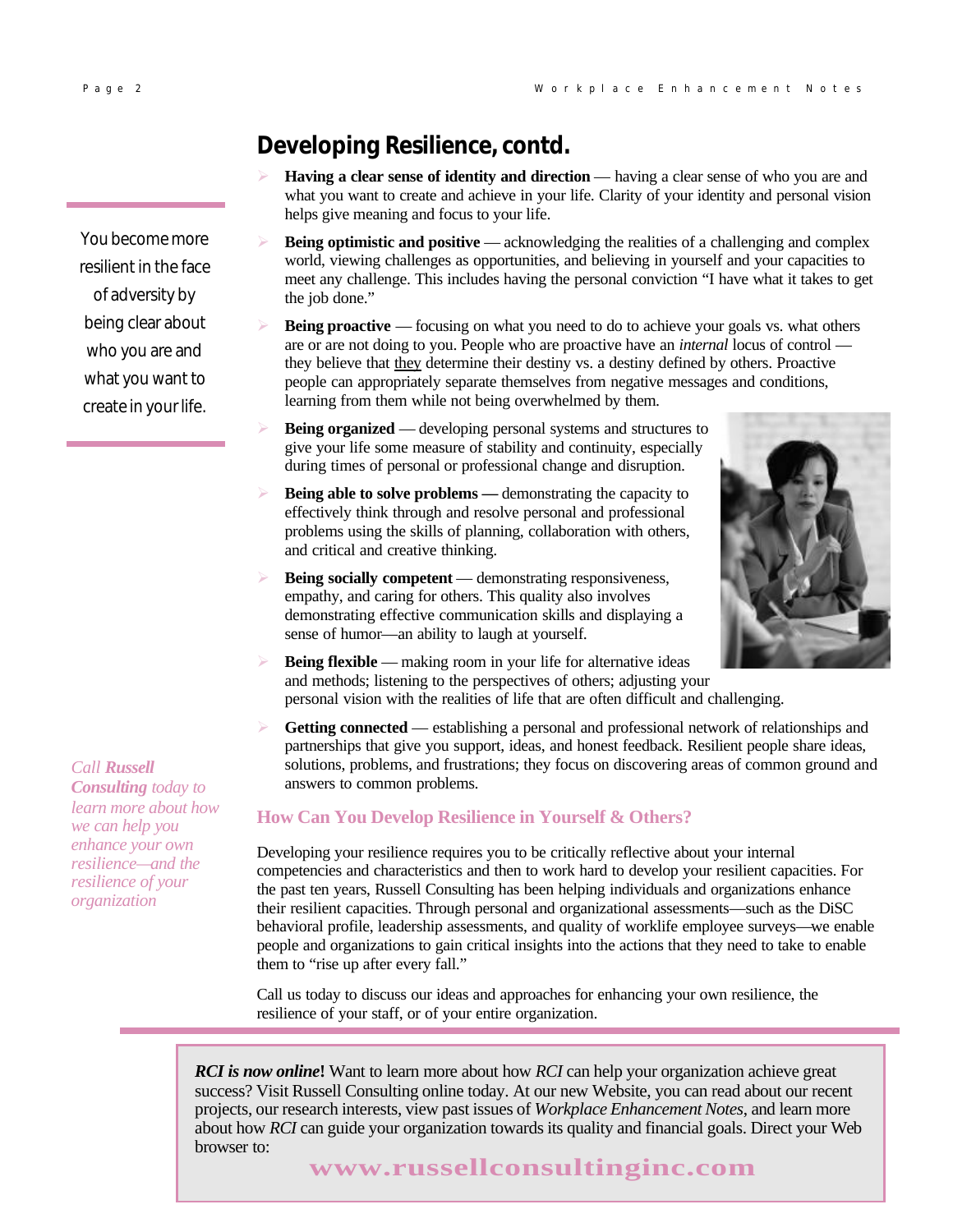#### **Making Good Decisions, contd.**

listening to that collective wisdom, by tuning into our sense of what seems to be true.

Good processes, on the other hand, involve *left* brain thinking—where we apply our analytical skills to developing and following a thoughtful method for reaching the decision that best fits a specific situation. Whereas the intuitive side of problem solving strives to capture what *feels* right, the *analytical* side focuses on a careful method of analysis based upon data gathering and sorting.

The best approach to problem solving involves *both* sides of our brain in a rich synthesis of the intuitive and the analytical. One must be careful, however, that the analytical doesn't crowd out the intuitive—something too common in most organizations. The challenge is to create an effective analytical process that carves out space for the intuitive.

Here is the problem solving model that we use and teach our clients. In it, we strive to include both halves of our brains:

- 1. **Select & Define the Problem** What problem do we need to work on? What is/is not the problem? How extensive is the problem? You should gather data here to help you identify and define the problem that most needs solving and identify its impacts. It's okay, however, to go with your gut. What *feels* like the problem that needs solving now?
- 2. **Define the Desired Outcome & the Higher Purpose** When the problem is solved, what will the short-term solution look like? What "higher purpose" or long-term goal will be achieved through addressing this problem? Here you should use your intuition. What *feels* like a good outcome? Part of this step involves describing measures of success. This aspect involves your analytical side. How will success in addressing the problem be measured? What measurable/observable phenomena will be used to gauge the effectiveness of the solution?
- 3. **List Potential Causes of the Problem** What factors and forces have caused this problem to exist? What *sustains* this problem? For this step in the problem solving process you should use both analytical tools (such as the causeÜeffect diagram) and intuitive tools (such as an affinity process). Both approaches help you identify the range of possible causes of a problem.
- 4. **Identify Potential Roadblocks/Setbacks**  What are the possible forces, factors, events, or constraints that may inhibit progress in addressing the problem? Scanning your environment, both present and future, for potential obstacles to success is more an intuitive than analytical process. You are trying to answer the question: what might prevent success?
- 5. **Identify the Actions to Address the Causes & Solve the Problem What actions, once** implemented, are part of the solution to the problem? How will the causes be directly addressed? What actions will you take to *proactively* respond to potential roadblocks and, therefore, protect your plan? Use both your intuitive and analytical side to explore the answers to this step of the process. See the related article on **consensus** in this issue.
- 6. **Develop an Implementation Timeline & Assign Responsibility for Action** Who is responsible for taking the specified actions? When will the actions occur? Developing the operational plan is very much an analytical process. At this step you are integrating all of the previous work into an implementation plan that builds in accountability for action and results.
- 7. **Monitor Progress & Revise the Plan** Are we seeing the desired results? What actions need to be revised? What new actions should take place? What should we keep doing? Your process isn't complete without a formal and systematic way of monitoring your progress and making improvements to the plan. Your analytical side creates the process, your intuitive side tells you whether you've really accomplished what you wanted to.

#### **Learn the Tools for Effective Decision Making**

Contact Russell Consulting for more information about how we can help enhance your organization's decision making processes. Through our training and consulting services, we can help you create problem solving structures, apply our decision making model, and strengthen both your analytical and intuitive skills.

The best approach to problem solving combines both the right and left sides of your brain



"No problem is so large or complex that it can't be run away from."

Charlie Brown

*Want to enhance your decision making processes and tools?*

*Call Russell Consulting*  **(608) 274-4482**